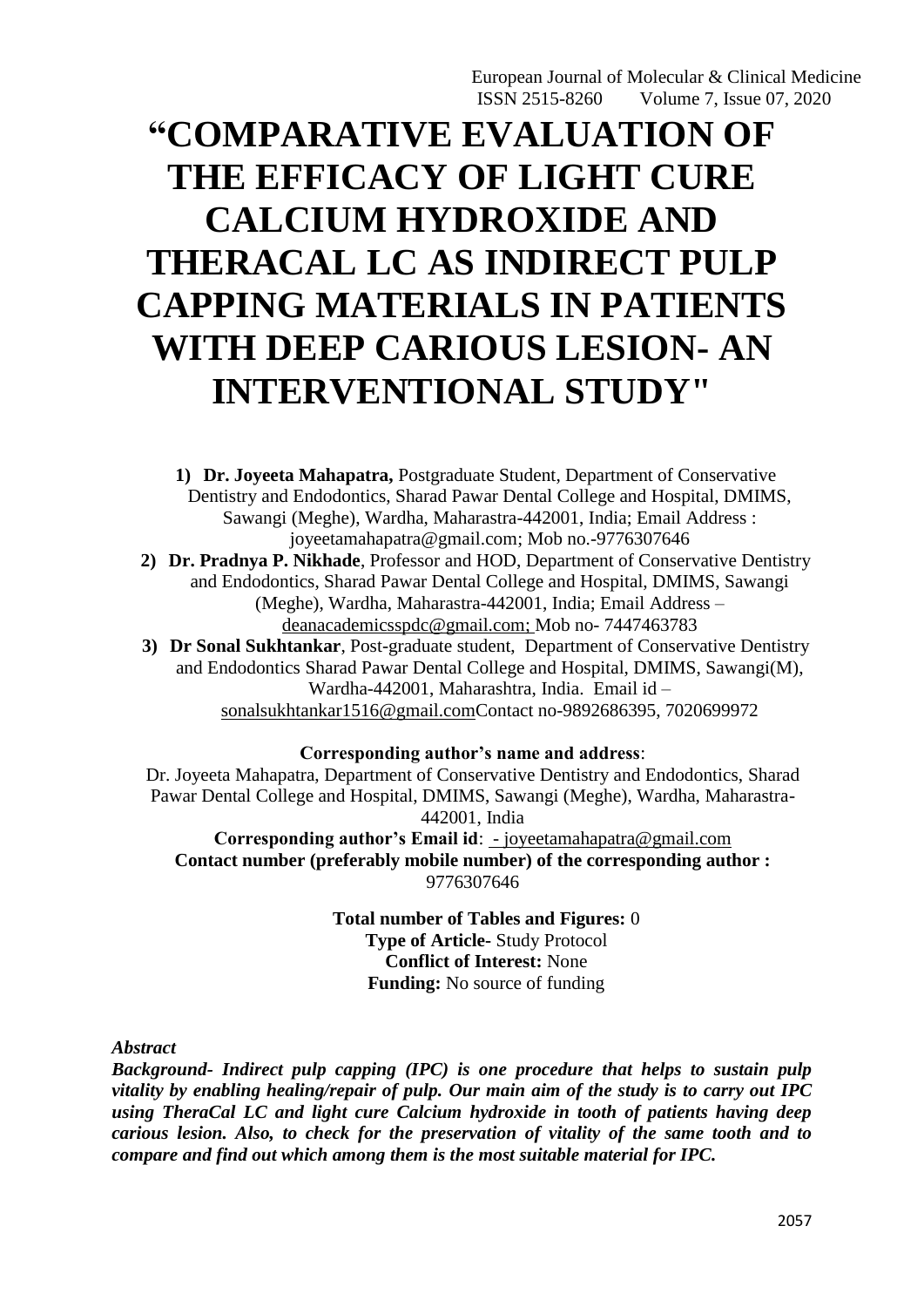*Material and Methods- 28 patients will be randomly divided into one test group and one control group consisting of 14patients in each group. The test group will be managed by TheraCal LC while the control group will be treated with light cure calcium hydroxide. Clinical examination will be done to check for postoperative pain, tenderness, neural sensibility and radiographical examination will be done to check for PDL space widening, presence of calcific barrier and periapical radiolucency at patient recall of 21days, 3 month and 6 months. The primary and secondary outcome variables will be based on clinical and radiographical success rates noted from the 6 month follow-up that will be conducted. Result- The expected result is that TheraCal LC will give better results in comparison to light cure Calcium hydroxide as pulp capping agent.* 

*Conclusion- This study will provide the most suitable material for Indirect Pulp Capping that we can put to use in clinical practice which will help in maintaining pulp vitality as we need a material that has better efficacy and is cost effective as Indirect Pulp Capping agent.*

*Keywords- Indirect pulp capping, TheraCal LC, light cure Calcium hydroxide, Deep carious lesion.*

#### **INTRODUCTION**

Indirect pulp capping (IPC) is one procedure that helps to sustain pulp vitality by enabling healing/repair<sup>1</sup> of pulp. Treating deep carious lesions approximating a healthy pulp has been quite challenging in most situations. Indirect pulp treatment (IPT) or IPC is a choice of procedural modality for teeth in such cases with no signs or symptoms of pulpal degradation. The main principle for this method is that dental pulp can produce dentin–like matrix (reactionary or reparative dentin) which repairs the dentin‑pulp complex. IPT aims is to check the progressing caries. It promotes dentinal sclerosis and stimulates the formation of reparative dentin. This arrests demineralization of carious dentin and at the same time preserves pulp vitality. Different materials are used as IPC agents for managing vital teeth with deep carious lesions.

The gold standard pulp capping agent is Calcium hydroxide. It's use was first described by Zander in 1939. It leads to forming of a reparative dentin via differentiation of cells, extracellular matrix secretion, & is followed by mineralization. But there are various disadvantages associated with it. This includes gradual disintegration leading to forming of tunnel defects in the newly formed dentin. This is seen with calcium hydroxide after long follow-ups<sup>2</sup>. This led to the usage of many other pulp capping materials like calcium silicate based materials for IPC which includes TheraCal LC.

TheraCal LC is a calcium silicate-based material available in syringe in paste form. It has a dual purpose of that of a pulp capping agent, and in direct restorations it is used as protective liner<sup>3</sup>. Based on the chemistry of calcium silicate cements, TheraCal LC is classified as 4th generation calcium silicate material<sup>4</sup>. According to ISO 9917-2017 part 2 clause 4.1, TheraCal LC is a class 2 cement material "in which the setting reaction of the polymerizable component is lightactivated"<sup>3</sup>.

Several studies stated the variation in success rates following usage of calcium hydroxide as pulp capping material in permanent teeth, but so far there has been no clinical study that have compared the efficacy of the 2 materials( i.e., light cure Calcium Hydroxide and TheraCal LC) in deep carious lesions. Thus, the target of our study is clinical evaluation of postoperative pain, tenderness, neural sensibility, and to check radiographically periodontal ligament(PDL) space widening, periapical radiolucency and the presence of calcific barrier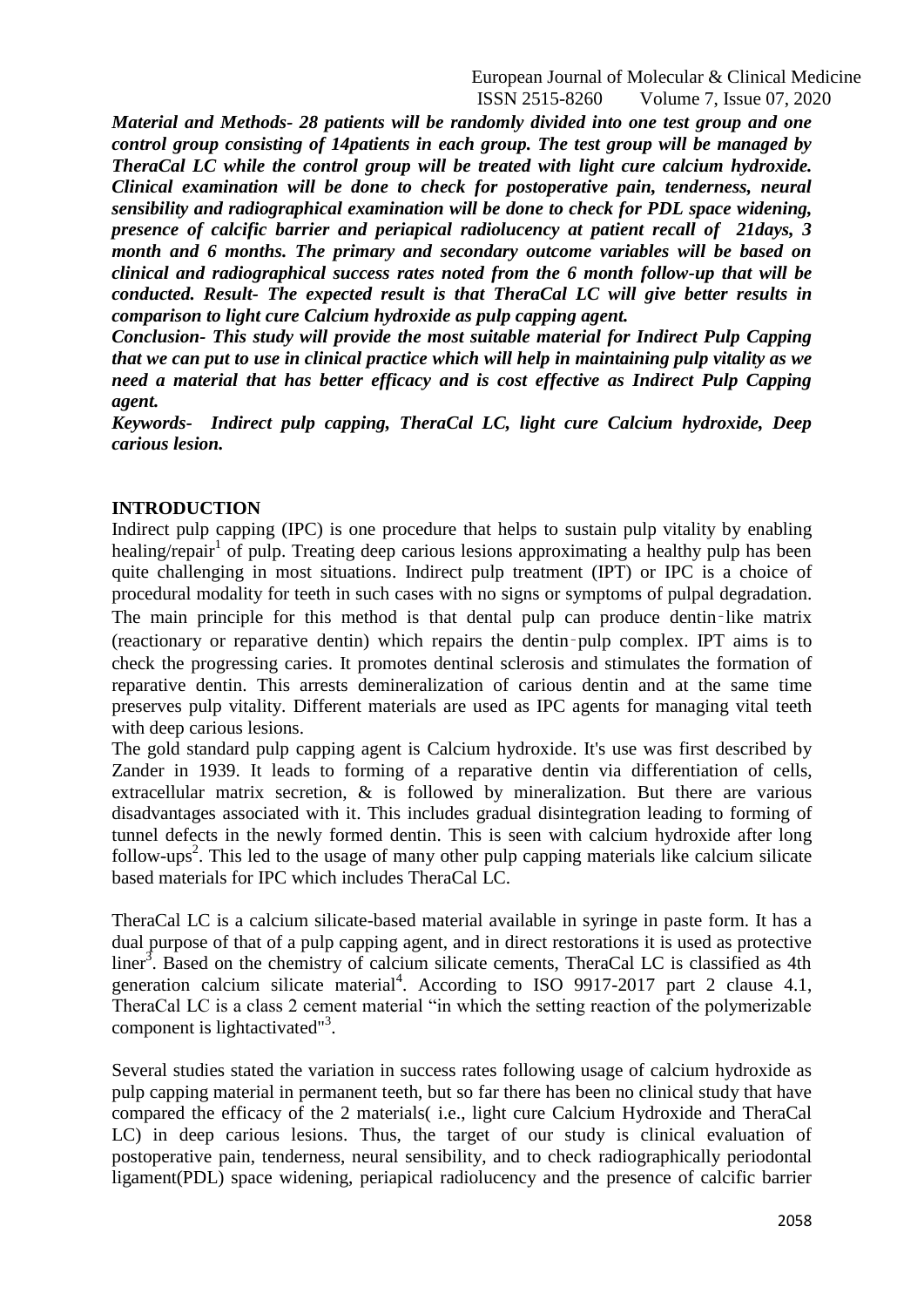which will be performed at 21 days, 3 months and 6 months after IPC with light cure Calcium Hydroxide and TheraCal LC in permanent teeth with deep carious lesion.

## **AIM**

To evaluate and compare the efficacy of light cure Calcium Hydroxide and TheraCal LC as Indirect Pulp Capping Materials in patients with deep carious lesion.

## **OBJECTIVES**

Objectives of study are:

- 1. To evaluate efficacy of TheraCal LC as IPC agent clinically by checking postoperative pain, tenderness, neural sensibility, and radiographically by checking PDL space widening, presence of calcific barrier and periapical radiolucency.
- 2. To evaluate efficacy of light cure Calcium Hydroxide as IPC agent clinically by checking postoperative pain, tenderness, neural sensibility, and radiographically by checking PDL space widening, presence of calcific barrier and periapical radiolucency.
- 3. To compare efficacy of TheraCal LC and light cure Calcium Hydroxide as IPC material in relation to the above mentioned parameters.

This interventional study is a Randomized, Parallel Group Trial and has a superiority framework with allocation ratio of 1:1.

This study will be conducted in Department of Conservative Dentistry and Endodontics, Sharad Pawar Dental College and Hospital, Sawangi(Meghe), Wardha. The recruitment of study participants will be from the patient group reporting to the OPD. Country for data collection will be India only. The patients will made aware about the importance of Indirect Pulp Capping. Patients would be made aware of the involved benefits, risks, and other possible treatment options before enrolling them in this trial. They would be made to give signed consent before the start of the treatment.

## **INCLUSION CRITERIA:**

To be eligible for the study, the participant should meet the following criteria:

- 1. Age group should be 17–40 years.
- 2. Tooth should be a mature permanent tooth showing a closed apex on periapical radiograph.
- 3. Tooth should have carious penetration in dentin in more than half (or threequarters) the thickness of its dentin bulk as seen in periapical radiograph and diagnosed as reversible pulpitis.
- 4. Should have a positive response to Cold test that will confirm Neural sensibility.

#### **EXCLUSION CRITERIA:**

The following are the exclusion criteria for the study:

- 1. Deciduous teeth\*
- 2. No pulpal exposure post completion of caries removal
- 3. Teeth with necrosed pulp<sup>\*\*</sup>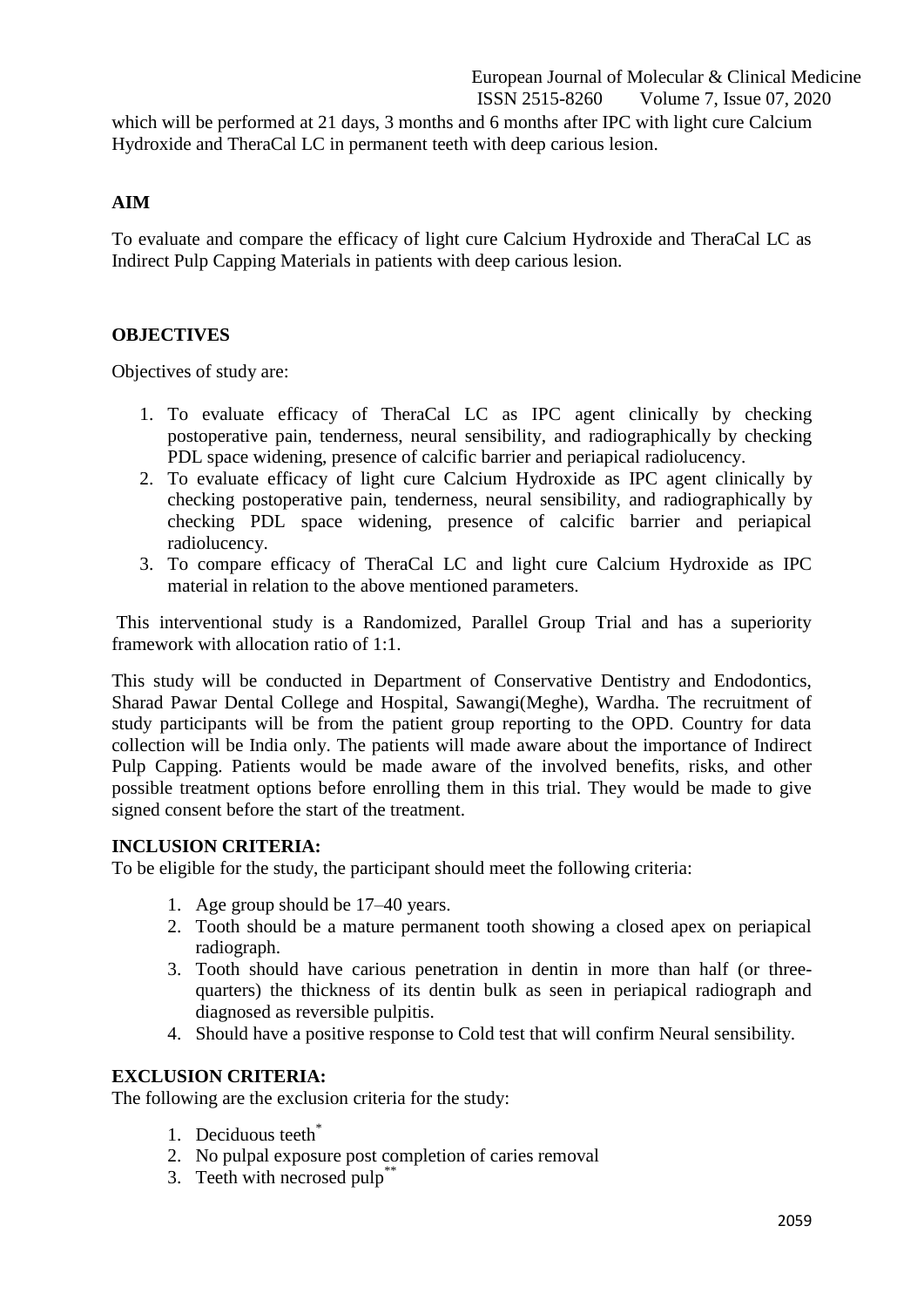- 4. Teeth diagnosed with irreversible pulpitis with or without periapical lesion as diagnosed from radiograph
- 5. Teeth affected by periodontitis
- 6. Cracked tooth
- 7. Teeth showing internal or external resorption
- 8. Calcified canals
- 9. Failure to achieve pulpal hemostasis after accidental pin point exposure of pulp
- 10. Patients having systemic disease or is immunodeficient
- 11. Patient in pregnancy
- 12. Patient on antibiotic or analgesic course within a week prior to the start of treatment

\* Deciduous tooth have varying root structure because of which pulp therapy is mostly unsuccessful in such tooth.<sup>5</sup>

\*\* A necrosed pulp is avoided because tissue healing and remodelling is dependent on blood supply of tissue<sup>6</sup>, without which there would not be a calcific barrier formation.

Studies conducted in past showed that any systemic or oral disease specifically neoplasms of oral cavity have led to the lowering of function among the survivors. Therefore, only Healthy Human Volunteers without any signs of systemic or oral diseases are chosen for the study.<sup>7</sup>

#### **Sample Size**

Based on the results of previous studies, depending on the basis of percentage of success of direct Pulp Capping with Mineral Trioxide Aggregate as 80%<sup>8</sup> versus Calcium hydroxide as 33.3%<sup>10</sup> using  $\alpha$ =5% with power of 80%, the sample size was calculated which came out to be 14 for each group. Since there are 2 groups, a total of 28 samples are required for this study.

# **STUDY DESIGN:**

This is an interventional type of study having a randomized, parallel group trial type of study design. It is a double blinded study where neither the participants nor the experimenter shall know the particular pulp capping material that is being used on them for their treatment of pulpal exposure. Sequence generation is done by computer generated randomization. There will be a centralised allocation of the materials to the patients for the study. There are total 2 groups which will have 14 patients in each group. There is 1 test group that will be treated with TheraCal LC and the control group shall be treated with light cure Calcium Hydroxide.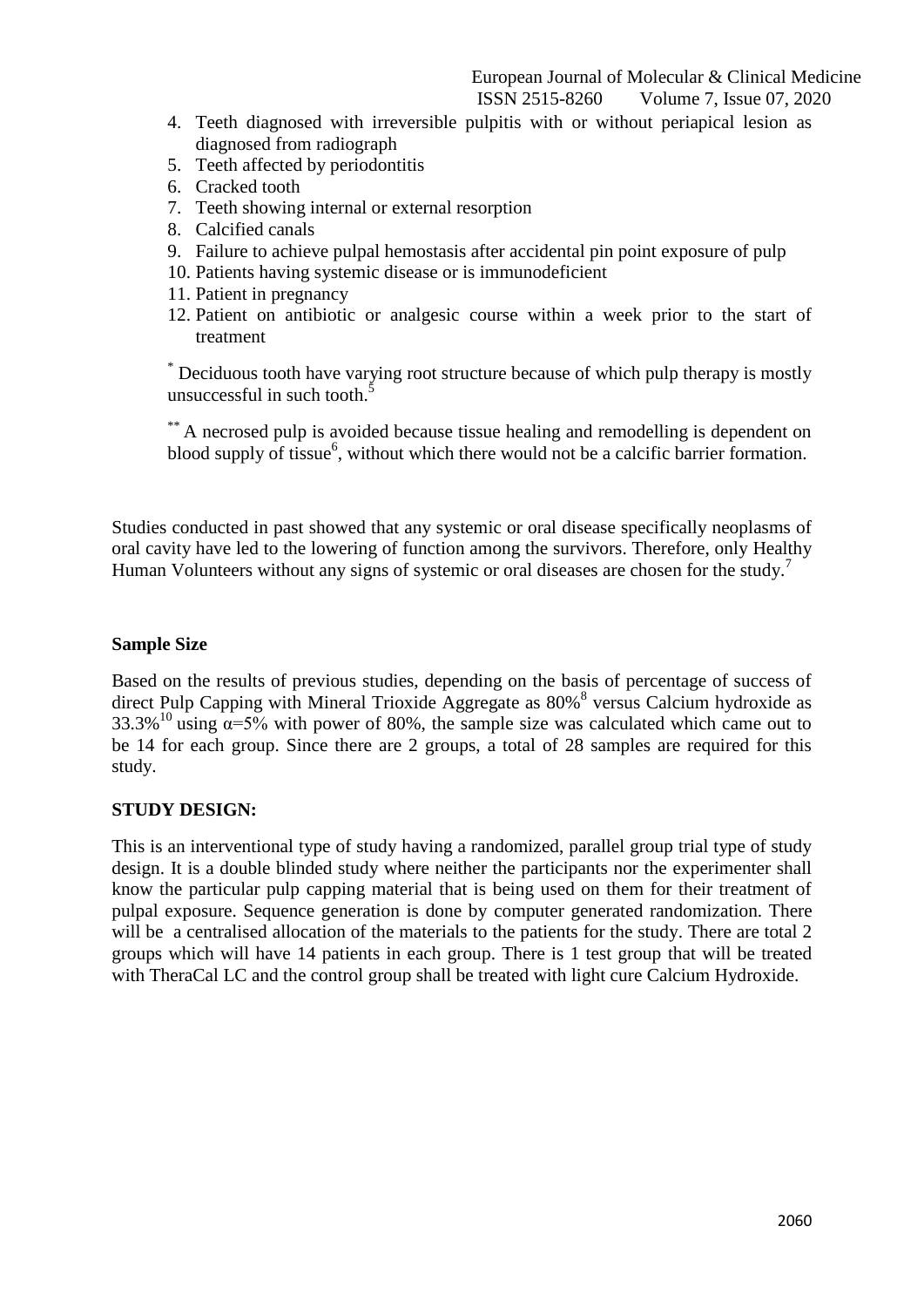# **METHODS AND MATERIAL:**

Materials used for the study are:

| <b>TYPE OF MATERIAL</b>         | <b>BRAND NAME</b>                     |
|---------------------------------|---------------------------------------|
| TheraCal LC                     | Bisco, USA                            |
| Light cure Calcium Hydroxide    | Prevest DenPro, Belgium               |
| 3% Sodium hypochlorite          | Parcan, Septodont, India              |
| 2% Chlorhexidine gluconate      | Safe Plus, India                      |
| Light cure Glass Ionomer Cement | Prevest DenPro, Belgium               |
| Composite                       | composite<br>Spectrum Micro<br>hybrid |
|                                 | (Dentsply), USA                       |
| LED curing light                | Woodpecker, China                     |
| Endo-Ice                        | Coltene-Whaledent, USA                |

The steps to be undertaken are:

- Patient will be made to give a detailed case history. And shall be thoroughly examined both clinically and radiologically.
- The subjects chosen for the study should have mature permanent teeth having deep carious lesion approximating the pulp.
- Local anesthesia (2% lignocaine HCl with epinephrine<sup>\*</sup>) is given to the patient to deter anticipated unpleasant sensitivity during caries excavation. This also results in less post operative pain or sensitivity.<sup>9</sup>
- Tooth to be treated is isolated using rubber dam.
- Under slow speed, the top layer of the carious tooth structure is excavated using a round bur. Care must be taken to preserve as much as healthy naturally remaining tooth structure to increase the retention form of the restoration.<sup>10</sup>
- The tooth will be disinfected with 2% Chlorhexidine followed by irrigation with saline.
- The remaining soft carious tooth structure left in the bottom-most layer is excavated with care using a spoon excavator. The cavity is then disinfected using  $3\%$  NaOCl.
- The cavity is then washed with saline to remove sodium hypochlorite. The excess is soaked with cotton pellet to achieve a dry cavity.
- The two different pulp capping materials will be placed in different patients as per their assigned group according to manufacturer's instructions.
- Light cure Glass Ionomer Cement (Prevest DenPro, Belgium) is then placed as a base in the cavity.
- This is followed by direct composite restoration(Spectrum Micro hybrid composite Dentsply, USA)<sup>\*\*</sup> Composite as final restorative material provides a better bond strength and solubility resistance and has lesser incidence of secondary caries as compared to Glass Ionomer Cement $^{11}$ .
- The final restoration must be finished to achieve a smooth surface to decrease plaque accumulation and to prevent potential discolouration<sup>12</sup> or gingival inflammation in case the restoration is extending subgingivally which may harness specific Periodontogens leading to Peiodontitis.<sup>13</sup>
- Instantly after completion of the treatment we take an IOPA of the same tooth which is taken as a baseline for any follow up in future.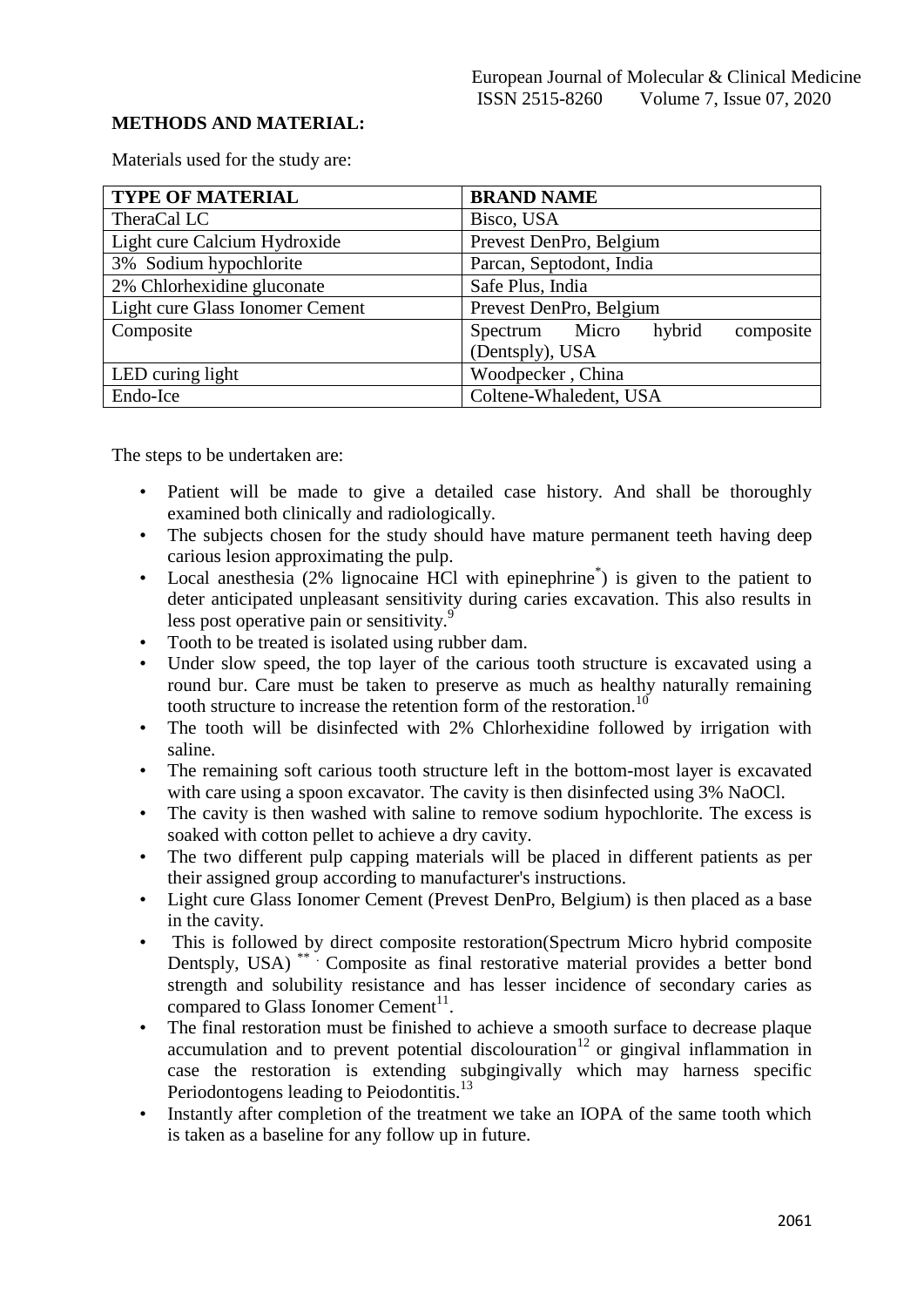\* Lignocaine has a shorter duration of anesthesia ( $\geq 60$ minutes) but has a faster onset of action than Bupivacaine. So to suit our procedure, lignocaine is the preferred anesthetic here $^{14}$ 

\*\*The most common resin based cement used these days are Microhybrids which provide good strength and good smoothness.<sup>15</sup>

- Clinical examination is done to check for postoperative pain, tenderness, neural sensibility and radiographical examination is done to check for PDL space widening, presence of calcific barrier and periapical radiolucency at patient recall of 21days, 3 month and 6 months.
- The primary and secondary outcome variables will be based on clinical and radiographical success rates noted from the 6 months follow-up that will be conducted.
- Successful primary outcome will be defined by the presence of calcific barrier below the restoration.
- Successful secondary outcome will be indicated by the absence of postoperative pain, tenderness on percussion, positive neural sensibility tests; and no radiographic signs of PDL space widening and absence of periapical radiolucency.
- Pain experienced by patients will be scored using Visual Analogue Scale(VAS).
- Patients will be asked to score the pain before and after the procedure.

Recall examinations will include clinical assessment for-

- Postoperative pain- Scoring of pain felt by patients will be done using the Visual Analogue Scale(VAS).
- Tenderness- this will assessed by vertical percussion of the treated tooth
- Neural sensibility- this will be assessed by Cold test using Endo-Ice (Coltene-Whaledent, USA)

Recall examinations will also include radiographic assessment using IOPA taken at 21 days, 3 months, and 6 months. The following parameters are assessed in radiographic examinations-

- to check for PDL space widening
- periapical radiolucency
- the presence of calcific barrier below the restoration

The data used will be analysed using SPSS software. The Mean and standard deviation will be calculated for all the parameters. Chi Square test & ANOVA test will be used for the statastical analysis.. The level of significance will be set at  $p<0.05$ .

Study protocol has been approved by the Institutional Ethics Committee of Datta Meghe Institute of Medical Sciences( Deemed to be University) having the Reference Number of-DMIMS(DU)/IEC/Dec-2019/8562.

Informed consent shall be taken from each subjects by principal investigator and confidentiality related to the participants shall be maintained. There is no conflict of interest for the principal investigator.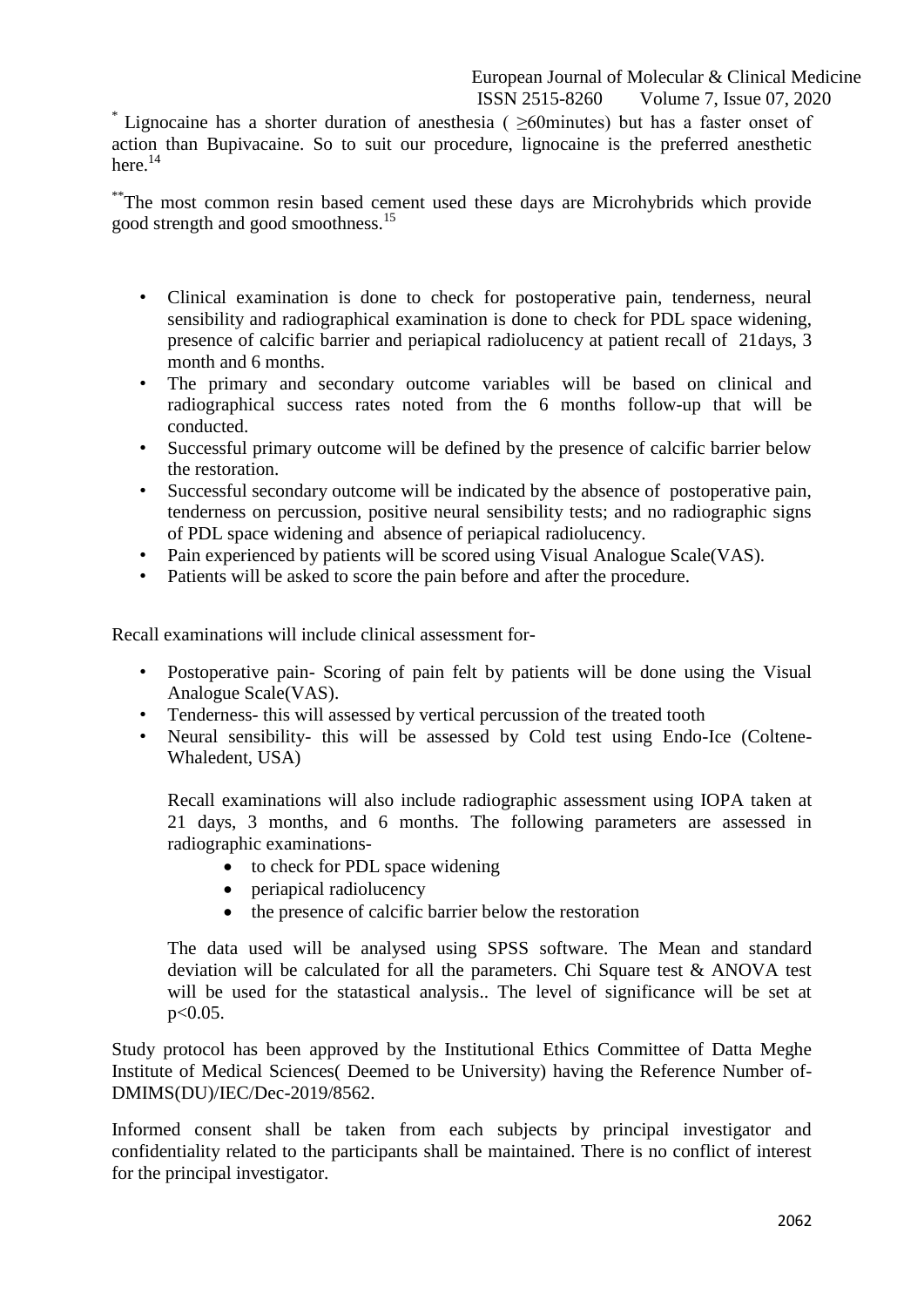# **EXPECTED RESULT:**

The expected result is that TheraCal LC will give better results in comparison to light cure Calcium Hydroxide as indirect pulp capping agent. It has its clinical implication in maintaining pulp vitality as we need a material that has better efficacy and is cost effective as Indirect Pulp Capping agent which we can put to use in clinical practice.

#### **DISCUSSION:**

Dental pulp has the natural tendency of repairing damaged tissue. This leads to forming of reparative dentin. It forms a hard tissue barrier after an Indirect pulp capping (IPC) procedure. IPC is a treatment method where a deep carious lesion approaching pulp is treated with a biocompatible pulp capping material to keep pulp vital by preventing bacterial invasion by stimulating a calcific barrier formation at the same site. Variations in outcomes is seen which is contributed by different factors like age, gender, the location of the exposure site, the nature of exposure, i.e., whether it is iatrogenic or carious, the type of pulp capping agent being used, etc. To avoid anomalies of results, certain inclusion and exclusion criteria are laid down. Studies conducted by Matsuo et al. 1996 showed that the patients below the age of 40 years had shown a higher success rate to pulp therapy than the ones above the same  $\text{group}^{16}$ .

Mathur et al. 2016 studied IPC using Calcium hydroxide in 94 patients. Objective of this study was to find out the most appropriate material for indirect pulp treatment (IPT) to be put to use in clinical practice. Also, the study intended to find out the thickness (in mm) and type of tissue in terms of radiodensity (in Hounsfield units [HU]) formed following IPC using CBCT. The study concluded that success rate for IPC was 96.85%. A marked difference in values was seen in the average thickness of reparative dentin at a 6‑month postoperatively in calcium hydroxide group. This suggested distinct bridge formation. Similarly notable readings were recorded in radiodensity of barrier formed (in HU). The material was thus, stated suitable as IPC agent suggesting mineral gain.

# **CONCLUSION:**

This study will provide the most suitable material for Indirect Pulp Capping that we can put to use in clinical practice. It has its clinical implication in maintaining pulp vitality as we need a material that has better efficacy and is cost effective as Indirect Pulp Capping agent which we can put to use in clinical practice.

#### **REFERENCES:**

- [1] 1. Tziafas D, Smith AJ, Lesot H. Designing new treatment strategies in vital pulp therapy. Journal of Dentistry. 2000 Feb;28(2):77–92.
- [2] 2. Hashem D, Mannocci F, Patel S, Manoharan A, Brown JE, Watson TF, et al. Clinical and Radiographic Assessment of the Efficacy of Calcium Silicate Indirect Pulp Capping: A Randomized Controlled Clinical Trial. J Dent Res. 2015 Apr;94(4):562–8.
- [3] 3. Arandi NZ, Rabi T. TheraCal LC: From Biochemical and Bioactive Properties to Clinical Applications. International Journal of Dentistry. 2018;2018:1–6.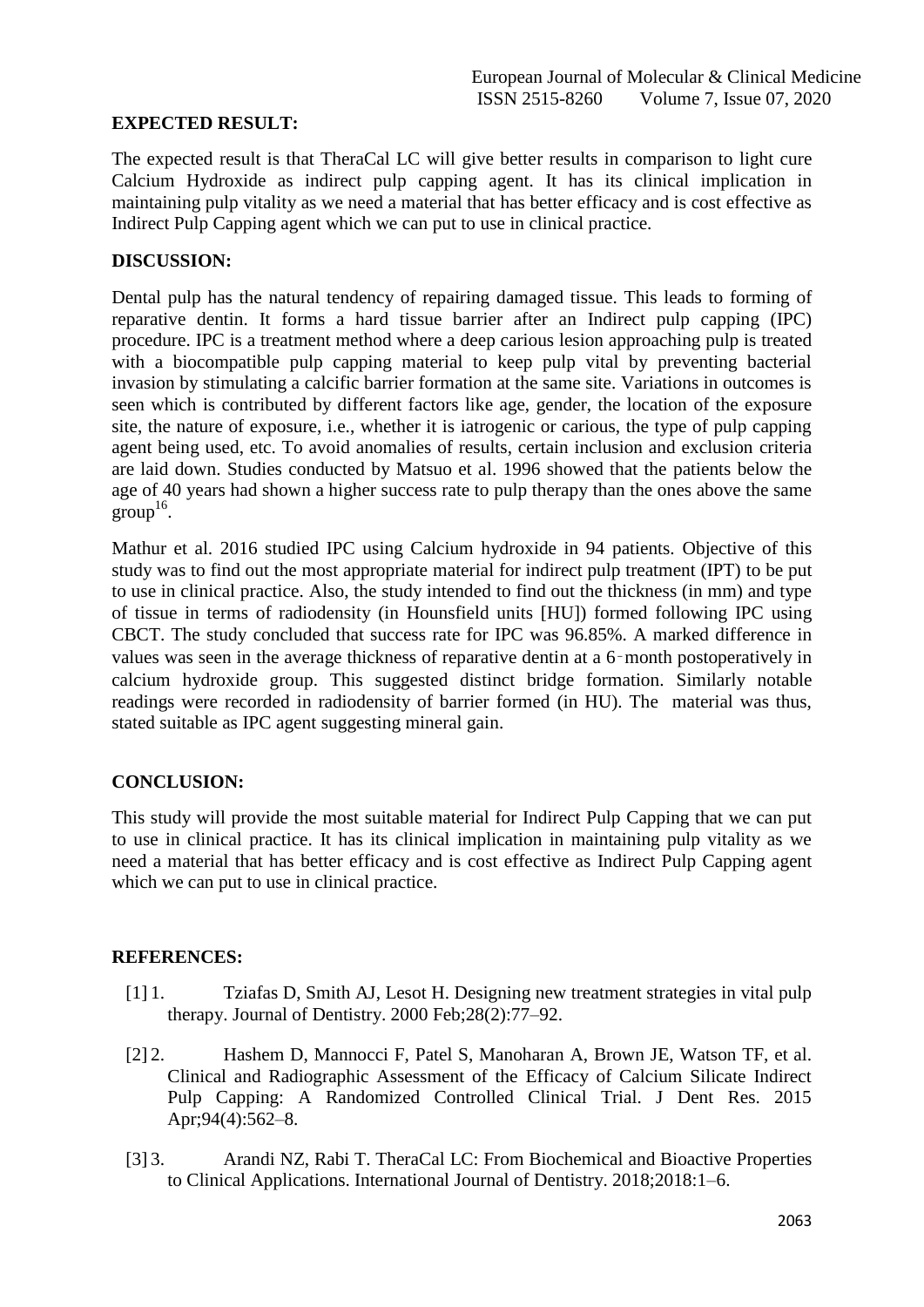- [4] 4. Dutta A, Saunders WP. Calcium silicate materials in endodontics. 2014;11.
- [5] 5. Dhote V, Thosar N, Baliga S, Dharnadhikari P, Bhatiya P, Fulzele P. Surgical management of large radicular cyst associated with mandibular deciduous molar using platelet-rich fibrin augmentation: A rare case report. Contemp Clin Dent. 2017;8(4):647.
- [6] 6. Tekade SA. Early Stage Oral Submucous Fibrosis is Characterized by Increased Vascularity as Opposed to Advanced Stages. JCDR [Internet]. 2017 [cited 2019 Dec 24]; Available from: http://jcdr.net/article\_fulltext.asp?issn=0973- 709x&year=2017&volume=11&issue=5&page=ZC92&issn=0973-709x&id=9948
- [7] 7. Gondivkar SM, Bhowate RR, Gadbail AR, Gondivkar RS, Sarode SC, Sarode GS, et al. Impact of oral submucous fibrosis on oral health-related quality of life: A condition-specific OHRQoL-OSF instrument analysis. Oral Dis. 2018 Nov;24(8):1442–8.
- [8] 8. Mente J, Hufnagel S, Leo M, Michel A, Gehrig H, Panagidis D, et al. Treatment Outcome of Mineral Trioxide Aggregate or Calcium Hydroxide Direct Pulp Capping: Long-term Results. Journal of Endodontics. 2014 Nov;40(11):1746– 51.
- [9] 9. Reddy KV, Jadhav A, Bhola N, Mishra A, Dakshinkar P. Is 0.75% ropivacaine more efficacious than 2% lignocaine with 1:80,000 epinephrine for IANB in surgical extraction of impacted lower third molar? Oral Maxillofac Surg. 2019 Jun;23(2):225– 31.
- [10] 10. Vikram M Belkhode, Sharayu V Nimonkar, Aashika Agarwal, SR Godbole, Seema Sathe. Prosthodontic Rehabilitation of Patient with Mandibular Resection using Overlay Prosthesis: A Case Report [Internet]. ebscohost; 2019. Available from: https://www.jcdr.net/articles/PDF/12592/39527\_CE[Ra1]\_F(SHU)\_PF1(AB\_SL)\_PN (SL).pdf
- [11] 11. Rathi N, Chandak M, Mude G. Comparative evaluation of dentinal caries in restored cavity prepared by galvanic and sintered burs. Contemp Clin Dent. 2018;9(5):23.
- [12] 12. Sathe S, Karva S, Borle A, Dhamande M, Jaiswal T, Nimonkar S. "Comparative evaluation of the effect of three polishing agents on staining characteristics of provisional restorative material:" An in vitro study. J Int Soc Prevent Communit Dent. 2019;9(3):250.
- [13] 13. Ghangurde A, Ganji K, Bhongade M, Sehdev B. Role of Chemically Modified Tetracyclines in the Management of Periodontal Diseases: A Review. Drug Res (Stuttg). 2017 May;67(05):258–65.
- [14] 14. Gantasala BV, Singam A, Taksande K. Bupivacaine (0.5%) Versus (0.5%) Bupivacaine with Ketamine (50 mg) for Subarachnoid Block in Lower Abdominal Surgeries: A Randomised Comparative Study. Journal of Clinical and Diagnostic Research. 2019;13:4.